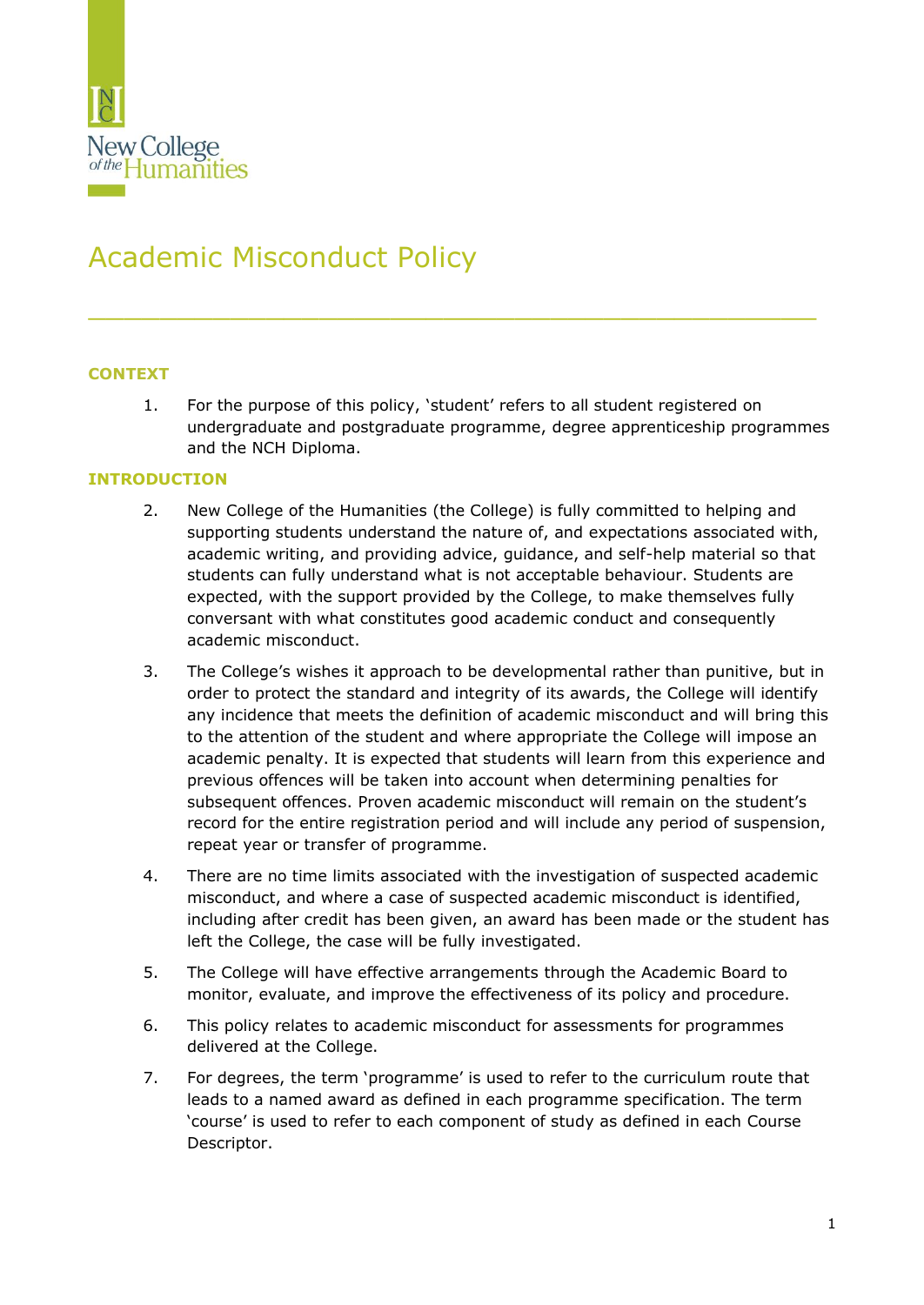#### **PRINCIPLES**

- 8. The College is committed to:
	- 8.1. The determination of academic misconduct being an academic judgment.
	- 8.2. Having fair, effective and timely procedures for handling allegations of student academic misconduct.
	- 8.3. The concept of natural justice, such that students have the right to defend themselves in person against an allegation of academic misconduct and that staff involved in any panels do not have a personal relationship with the student or any involvement in the setting and marking of the work in question.
	- 8.4. Transparency and equity in terms of penalties imposed for the varying types of misconduct.
	- 8.5. Remedies for academic misconduct being developmental as well as punitive.
	- 8.6. Effective monitoring and reporting processes.
- 9. In allegations of academic misconduct, the burden of proof is upon the College to prove that academic misconduct has occurred, not for the student to prove that it has not.
- 10. A lack of intent is not an acceptable defence against an allegation of academic misconduct.
- 11. In determining whether a case is proven or not, the standard of proof is on the 'balance of probabilities' rather than 'beyond reasonable doubt'.
- 12. In the most serious cases, the College may determine that a student should be withdrawn from their programme. In such cases, the decision must be approved by Academic Board.
- 13. If academic misconduct in group work is found and it is clear that it was the act of specific member(s) of the group, then the appropriate penalties may be applied to those specific members. If plagiarism is confirmed but it is still unclear who in the group was the originator(s), then all students in the group will have the appropriate penalties applied.
- 14. Subsequent breaches of the academic misconduct regulations will normally receive a more severe penalty than earlier ones. Normally, a breach will only be deemed sequential if, at the time of committing the second offence, the student could reasonably be assumed to be aware that they were committing a second offence.

#### **DEFINITION**

- 15. It is an offence for any student to be party to or commit academic misconduct in an examination or in the preparation of work that is submitted for assessment.
- 16. The practices listed below will automatically be deemed to constitute academic misconduct. The list of practices is not an exhaustive list and does not preclude the College from taking action where other forms of academic misconduct are identified.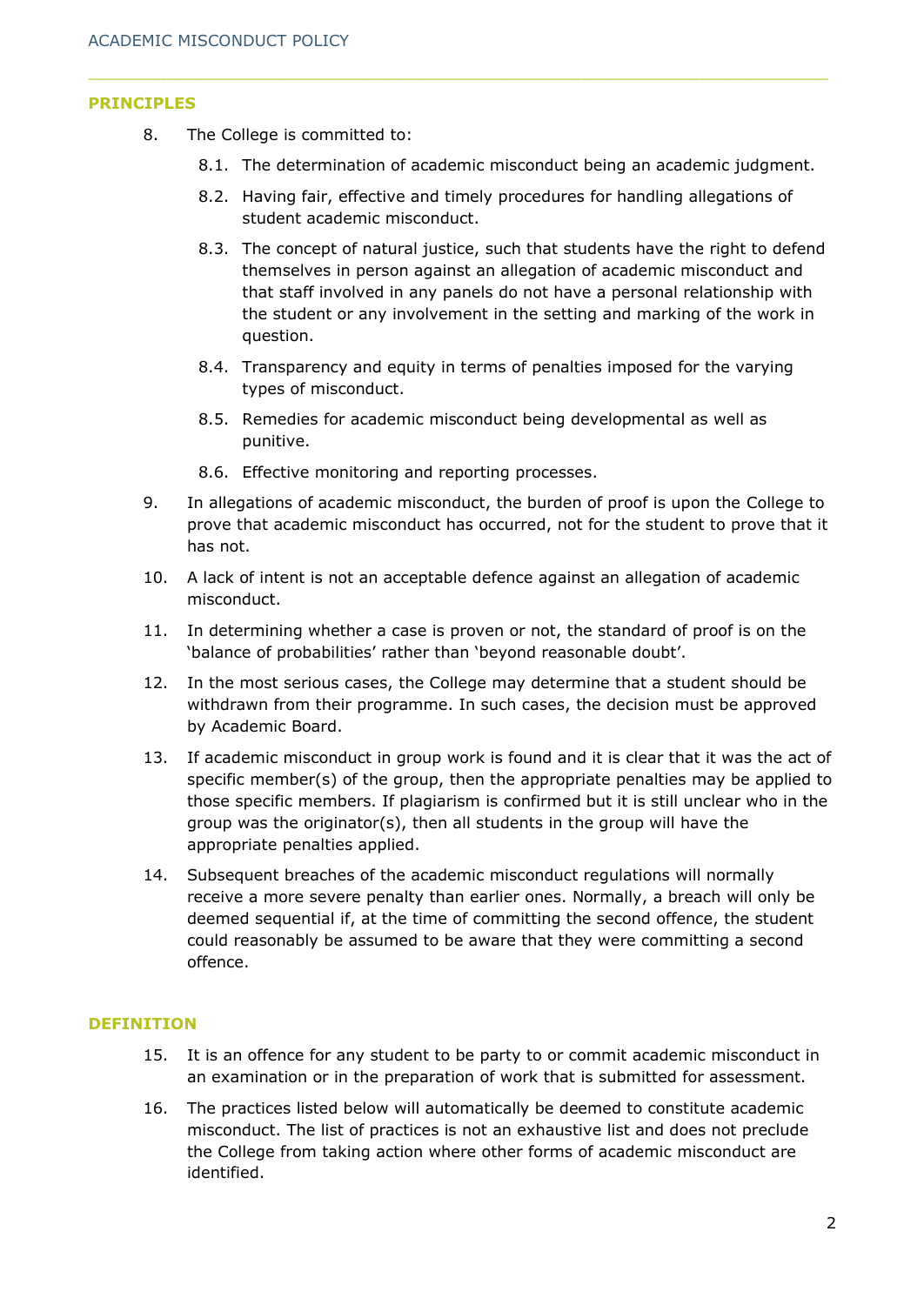- 16.1. Plagiarism where a student incorporates another person's or body's work by unacknowledged quotation, paraphrase, imitation or other device in any work submitted for assessment in a way which suggests that it is the student's original work.
- 16.2. Collusion where the student(s) in the same cohort knowingly or negligently allows their work to be viewed by another student, in any form, and this work is subsequently incorporated in, or represented as, the work of another student; or, the collaboration without official approval between two or more students in the presentation of work, which is submitted as the work of a single student.
- 16.3. Falsification where the content of any assessed work has been invented or falsely presented by the student as their own work.
- 16.4. Replication where a student submits the same or similar piece of work, or substantial sections of the same work, which has already been submitted for any other assessment within the College or elsewhere. Students repeating an assessment, course or level are expected to produce new coursework for all assessments except where the referral brief allows students to re-work a failed assessment.
- 16.5. Taking unauthorised notes or devices into an examination.
- 16.6. Obtaining an unauthorised copy of an examination paper.
- 16.7. Communicating, or trying to communicate, with another student or individual during an examination, or attempting to observe or copy another student's written and/or electronic examination script.
- 16.8. Providing assessments for the purpose of academic misconduct where a student sells to, writes or provides assessments for another student.
- 16.9. Being a party to impersonation in relation to an examination.
- 16.10. Failure to obtain, or breach of ethical approval, where this is a requirement of the assessment.
- 16.11. Submission of work where the student has used a third party whose input is not allowed ('contract cheating'; use of 'essay mills').
- 16.12. Submitting a fraudulent Extenuating Circumstances claim.

#### **PREVENTION**

- 17. In order to prevent academic misconduct, all students are provided with appropriate guidance on referencing, and a full explanation and definition of academic misconduct. The associated rules and regulations are covered as part of student induction and a summary included in guides which are available on the student website.
- 18. All students are therefore expected to be fully conversant with the rules and regulations associated with academic misconduct.
- 19. In addition, students are required to confirm that the work submitted for assessment is their own work and has not been previously submitted for credit for another course assessment.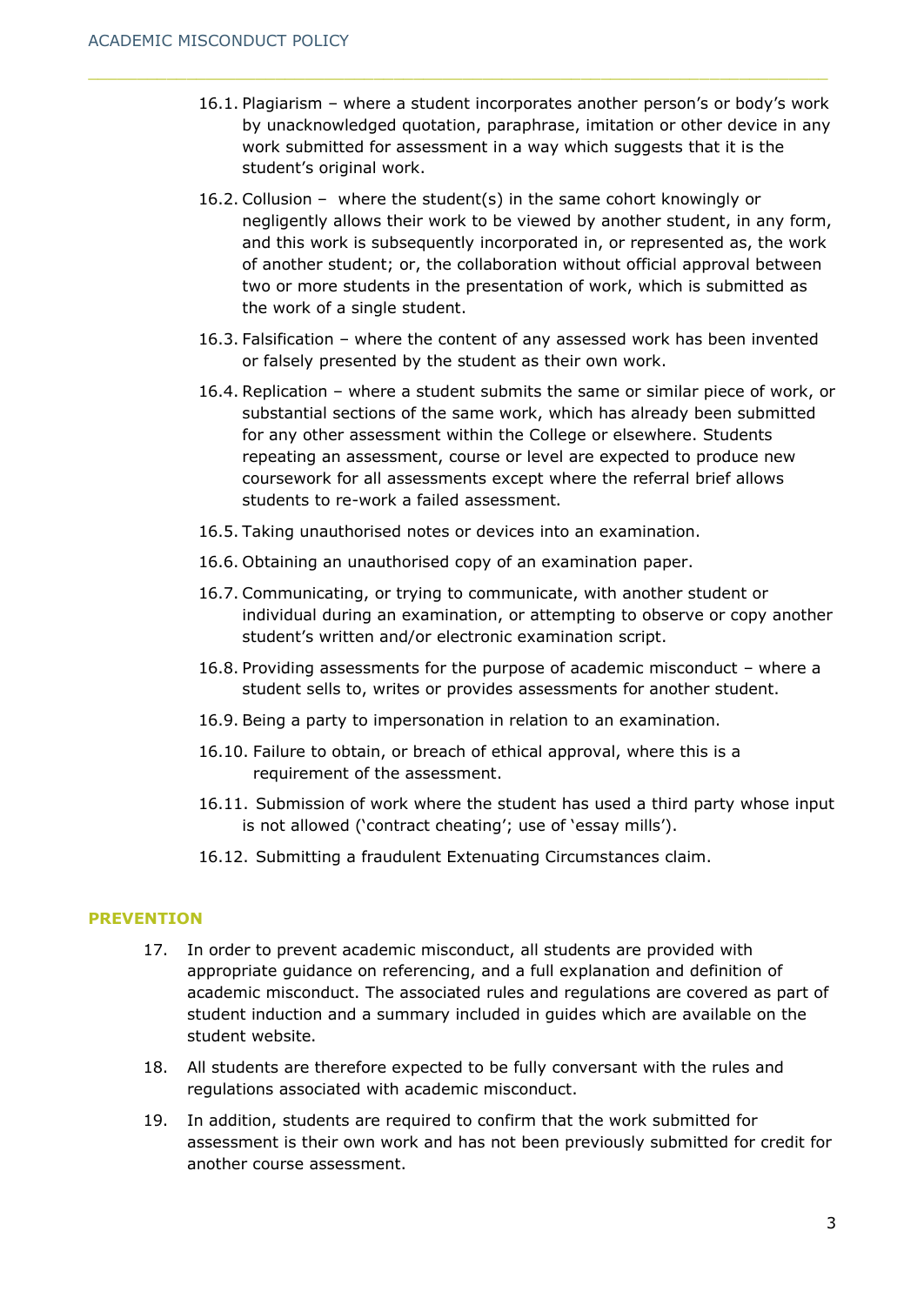#### **DETECTION**

- 20. The College will use all appropriate mechanisms for detecting suspected academic misconduct, including but not limited to the opinions of faculty, the use of software packages, and interviews (of the student by two members of faculty).
- 21. The College will ensure that suitable briefings are provided for all staff involved in detecting and handling student academic misconduct.

#### **ACADEMIC MISCONDUCT PROCEDURES**

- 22. Where a tutor determines that there is academic misconduct in an assessment submitted by a student, or where academic misconduct is detected during an examination by an invigilator, the assessment, assessment brief or examination paper, and supporting evidence, together with a completed Academic Misconduct Form stating the nature and extent of the academic misconduct, should be submitted to the Assistant Registrar (AR).
- 23. The AR shall review the documentation, seeking clarification where required, and identify whether the offence is Minor or Major.
	- 23.1. A **Minor** offence is defined as any first offence at all levels except for where the academic misconduct allegation meets the criteria for a Major offence.
	- 23.2. A **Major** offence is defined as
		- 23.2.1 any second or subsequent offence at any level
		- 23.2.2 any first offence at Levels 6 or 7 where the assessment is 100% of the course
		- 23.2.3 any multiple offence (three or more assessments) at any level where the academic misconduct is deliberate, calculated and extensive
		- 23.2.4 all allegations of obtaining an unauthorised copy of an examination paper, use of a third party whose input is not allowed, being a party to impersonation in relation to an examination, and providing assessments for the purpose of academic misconduct shall automatically be treated as a Major offence

#### **PROCEDURE FOR MINOR OFFENCES**

- 24. Where an offence has been identified as 'Minor', the Registrar shall determine the appropriate penalty from the College's penalty tariff  $(Annex A)$  $(Annex A)$ . The Registrar shall write to the student, outlining the allegation, the penalty to be imposed, and referring the student to the Academic Services Coordinator for further help and guidance.
- 25. Where the student disagrees with the decision or believes that the penalty tariff was incorrectly applied, they shall have the opportunity to appeal. In such instances the case will be considered by an Academic Misconduct Panel (AMP).

#### **PROCEDURE FOR MAJOR OFFENCES**

- 26. All offences identified as Major will be investigated by an AMP.
- 27. The AMP will comprise: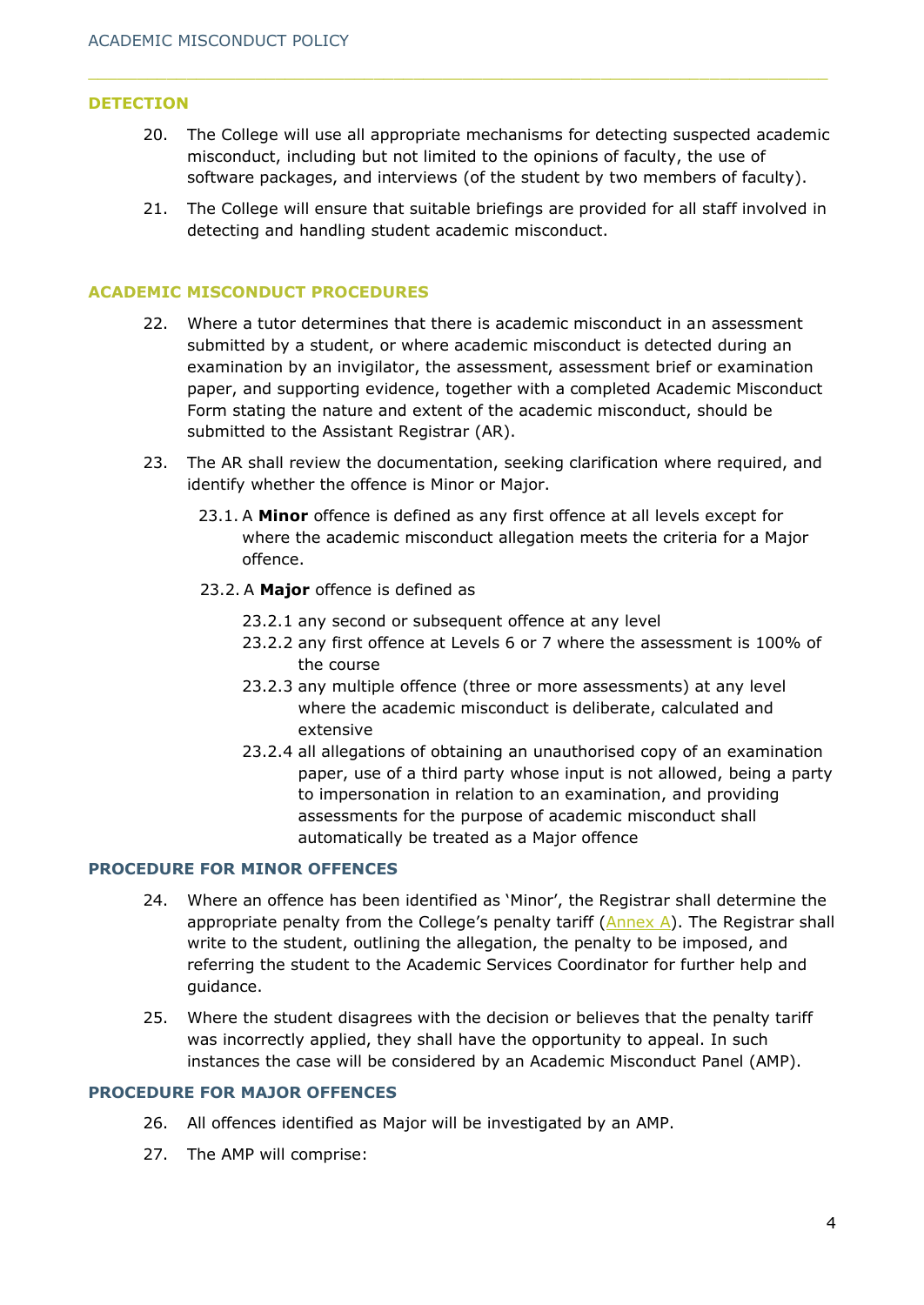- 27.1. A Dean or Head of Faculty, independent of any Faculty to which the student's programme of study is related (Chair)
- 27.2. One member of faculty, independent of any Faculty to which the student's programme is related
- 27.3. A member of the Quality Team, who will also act as Secretary and will advise the panel on procedural matters and record decisions of the panel
- 28. Where the student has a previous major offence of academic misconduct or has appealed against a minor offence, the AMP must not include anyone who sat on the previous AMPs.
- 29. The student may submit a written statement concerning the alleged academic misconduct and may submit witness statements. The student shall provide any such statements to the Secretary to the AMP not less than five working days prior to the date of the AMP meeting.
- 30. The student will be invited to attend the AMP and may be accompanied by a friend<sup>1</sup> or Student Union representative. They will be provided with copies of the documentation presented to the AMP.
- 31. A student cannot be represented by another person at an AMP meeting except in cases where a student is not capable of representing themselves (e.g. they are suffering from evidenced mental health issues).
- 32. If the student does not attend the AMP meeting without giving a valid reason, or if the student formally confirms to the Secretary that they will not be attending, or they accept the allegation, the Chair of the AMP shall have the discretion to proceed in the student's absence.
- 33. Exceptionally, the student can request the rescheduling of a meeting, providing reasonable notice is given, together with sufficient reason, or evidence supplied of why the student is unable to attend on the scheduled day, e.g. accident, serious illness.
- 34. The AMP will normally interview the tutor and/or the Registrar. If they are unable to attend, the AMP will be provided with written reports.
- 35. Where appropriate, it may be possible to convene a meeting virtually, e.g. using Zoom. The decision to conduct the meeting of the AMP in this way rests with the Chair of the AMP.
- 36. On completion of the representations, the AMP will conduct its deliberations in private, to decide whether the academic misconduct is proven or not proven.
- 37. Where the academic misconduct is **not proven**, the student shall be informed in writing within five working days that no further action will be taken. Their work will be marked as normal. The outcome letter will summarise the AMP's decision, including the grounds on which the decision was based.
- 38. Where the academic misconduct is **proven**, the AMP will normally impose a penalty in line with the penalty tariff guidance at  $\frac{\text{Annex}}{\text{Annex}}$  A. The student will be informed in writing within five working days; and the outcome letter will summarise the AMP's decision, the grounds on which the decision was based, and

 $1$  The definition of friend excludes professional representation, unless the case is made that this would not be natural justice, and cannot be another student who is involved in the academic misconduct case.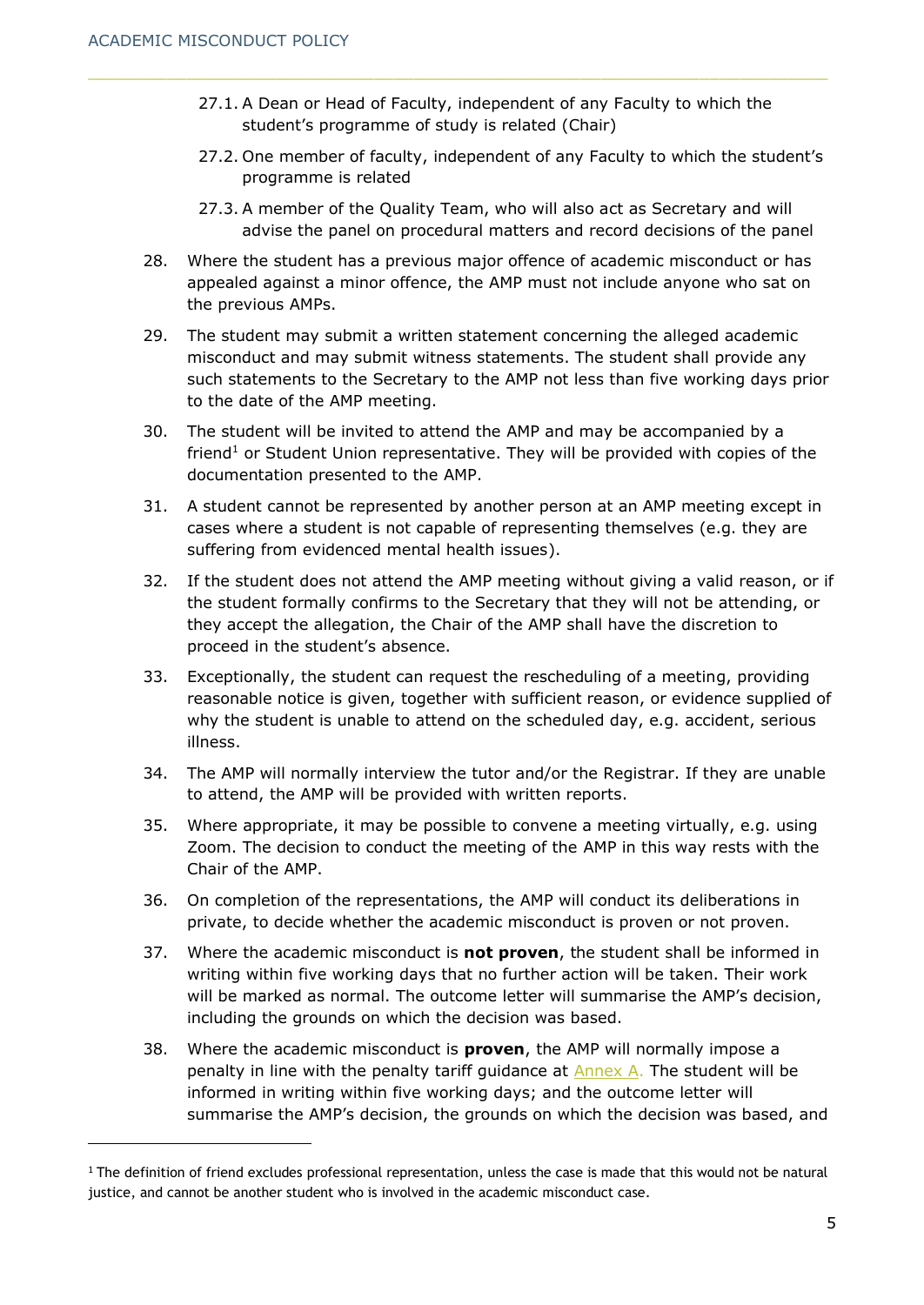the penalty to be applied. The student will also be informed of their right of appeal and will be referred to the Academic Services Coordinator for further help and guidance.

- 39. Where the findings of the AMP call into question the authorship of other assessments submitted by the student, the AMP will suspend its decision while a preliminary investigation into these other assessments is made. Where these preliminary investigations find a *prima facie* case, the AMP will reconvene to consider these assessments. Where the preliminary investigation finds no *prima facie* evidence, the AMP will make a penalty decision on the original assessment in which misconduct had been found.
- 40. Where the AMP considers that the student should be withdrawn from their programme, the decision must be approved by the Chair of Academic Board. The approval process should only be carried out once the student has exhausted the internal appeals procedure.
- 41. The relevant Award External Examiner will be informed after a student has been withdrawn; and they will be requested to confirm in their External Examiner Report that College procedures were consistently and fairly applied.
- 42. The student and members of staff will be sent copies of the outcome of the AMP, which will clearly state the process undertaken and the rationale for the outcome determined by the AMP.

# **APPEALS**

# **APPEAL AGAINST A MINOR OFFENCE**

- 43. An appeal must be lodged with the Registrar within 10 working days of the student receiving the formal notification of the outcome, or the student will be deemed to have accepted the conclusion. Exceptionally, at the discretion of the Registrar, this deadline may be waived where evidence is provided to show circumstances prevented an appeal being lodged.
- 44. The student will be invited to attend the AMP and may be accompanied by a friend<sup>2</sup> or Student Union representative. The student will be provided with copies of the documentation presented to the AMP.
- 45. The AMP will normally interview the student and the tutor or the Registrar. If the tutor or Registrar is unable to attend, they will provide the AMP with a written report. The AMP will then decide whether the academic misconduct is proven or not proven.
- 46. Where the allegation is not proven, the student shall be informed that no further action will be taken. Their work will be marked as normal.
- 47. Where the allegation is proven, the AMP will either confirm the penalty recommended by the Registrar or impose a lower penalty. The AMP cannot raise the penalty from that initially imposed prior to the appeal.
- 48. This marks the end of the appeal stage. The student will be issued with a 'Completion of Procedures' (COP) letter confirming that they have exhausted the

 $2$  The definition of friend excludes professional representation, unless the case is made that this would not be natural justice, and cannot be another student who is involved in the academic misconduct case.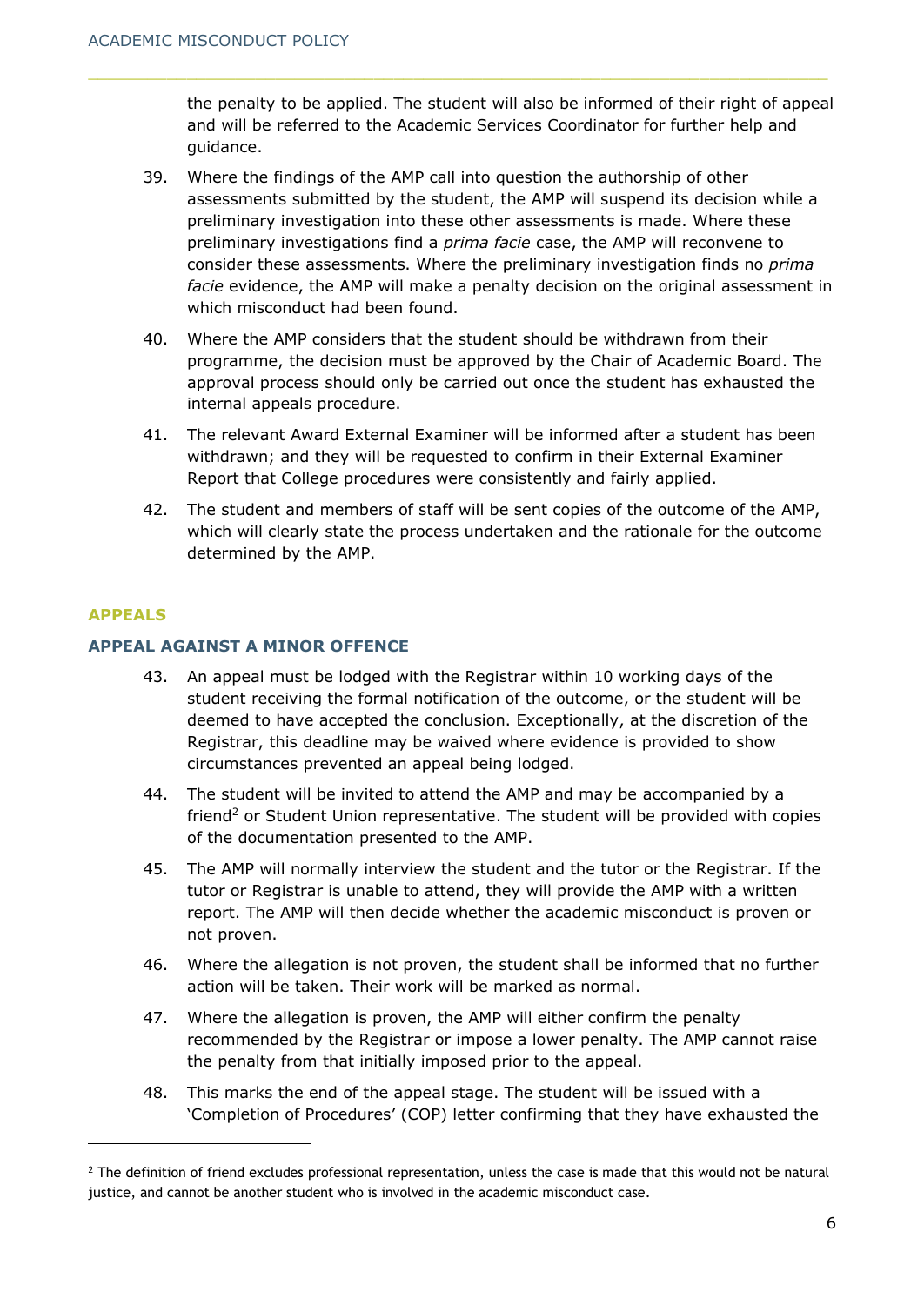College's internal appeals procedure relating to academic misconduct and advising that any further request for redress will need to be made to the Office of the Independent Adjudicator (OIA).

# **APPEAL AGAINST A MAJOR OFFENCE**

- 49. The student may appeal against the conclusion (i.e. proven or not proven) or penalty of an AMP where any of the following apply:
	- 49.1. There is new evidence that was not available to the AMP at the time of their deliberations.
	- 49.2. There is evidence that procedures and/or guidance have not been implemented correctly.
	- 49.3. The penalty tariff was incorrectly applied.
- 50. An appeal must be lodged with the Registrar within 10 working days of the student receiving the formal notification of the outcome, or the student will be deemed to have accepted the conclusion. Exceptionally, at the discretion of the Registrar, this deadline may be waived where evidence is provided to show circumstances prevented an appeal being lodged.
- 51. The Registrar will review the evidence on which the appeal is based and will determine whether there is sufficient evidence to warrant referral to an appeal panel.
- 52. Where no evidence or insufficient evidence is submitted, the Registrar shall write to the student and inform them that their appeal has been rejected. This marks the end of the appeal stage. The student will be issued with a letter confirming that they have exhausted the College's internal appeals procedure relating to academic misconduct and advising that any further request for redress will need to be made to the OIA.
- 53. Where the Registrar determines that sufficient new evidence has been submitted, the case shall be referred to an Academic Misconduct Appeal Board (AMAB).
- 54. The AMAB will comprise:
	- 54.1. The Master (Chair)
	- 54.2. A Dean or Head of Faculty, independent of any Faculty to which the student's programme of study is related, and independent of the AMP
	- 54.3. One member drawn from Academic Board or the Teaching, Learning and Enhancement Committee, independent of any Faculty to which the student's programme of study is related, and independent of the AMP
	- 54.4. A member of the Quality Team will serve as Secretary and will advise the panel on procedural matters and record decisions of the panel.

# **PROCEEDINGS OF AN ACADEMIC MISCONDUCT APPEAL BOARD**

- 55. An AMAB will normally meet to consider an appeal within 20 working days from receipt of the appeal.
- 56. The AMAB will review the original evidence, the AMP's report and the evidence on which the appeal is based.
- 57. The AMAB will interview the tutor and/or the Registrar, the student and any other person(s) whom the AMAB believes may be able to provide relevant information.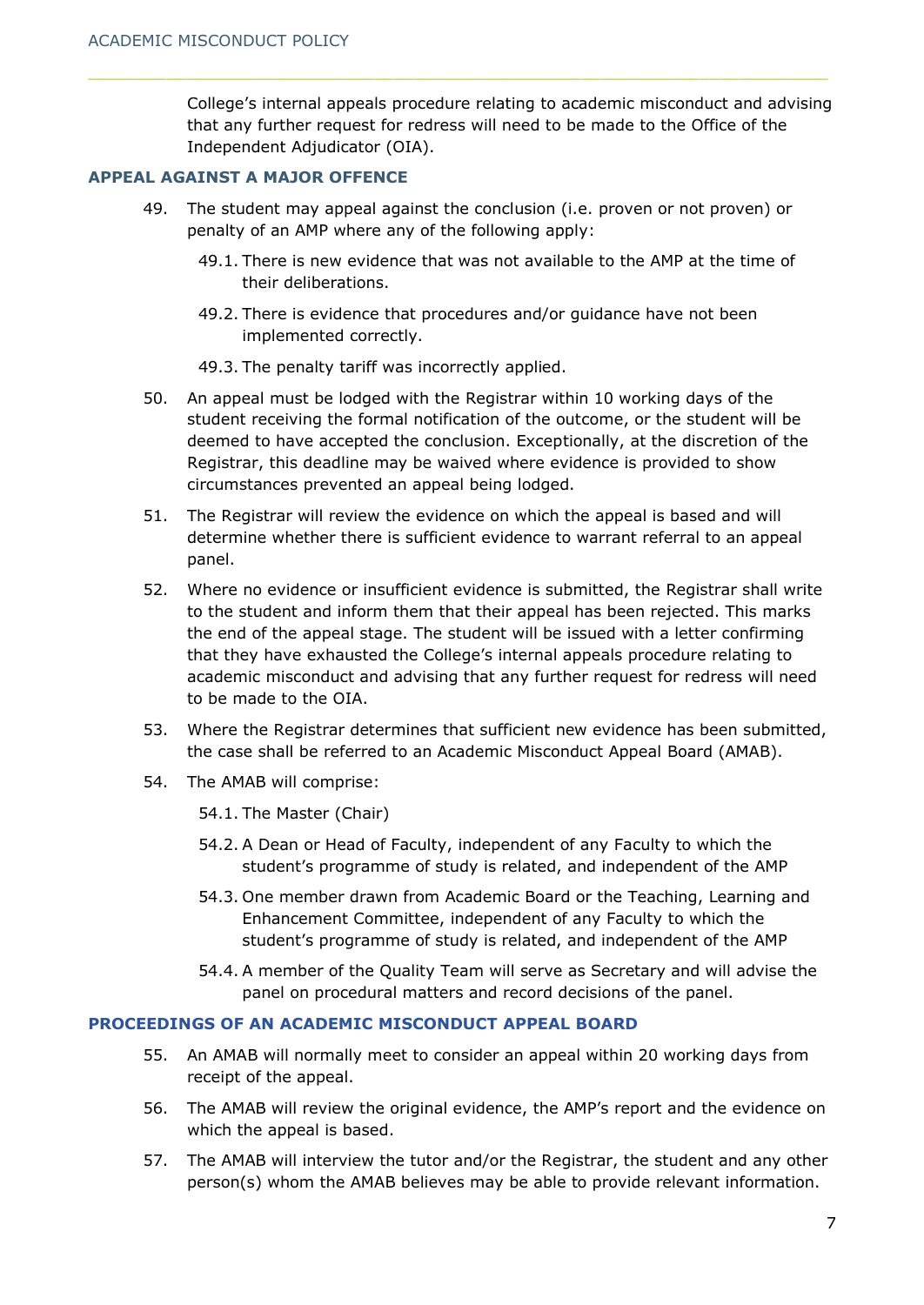If the tutor or Registrar is unable to attend, they will provide the AMAB with a written report.

- 58. The student does not have to attend the AMAB, but it is in their interest to do so.
- 59. The student can be accompanied by a friend or Student Union Officer.<sup>3</sup> They will be provided with copies of the documentation presented to the panel.
- 60. A student cannot be represented at AMAB except in cases where a student is not capable of representing themselves (e.g. they are suffering from evidenced mental health issues).
- 61. Where the academic misconduct **is not proven**, the penalty shall be withdrawn and the student shall be informed that no further action will be taken.
- 62. Where the academic misconduct **is proven**, the AMAB will either confirm the penalty recommendation of the AMP or impose an alternative penalty based on the published penalty guidelines at  $\frac{\text{Annex}}{\text{A}}$ . The student will also be referred to the Academic Services Coordinator for further help and guidance.
- 63. Where the AMAB considers that the student should be withdrawn from their programme, this must be approved by the Chair of Academic Board.
- 64. The relevant Award External Examiner will be informed after a student has been withdrawn; and they will be requested to confirm in their External Examiner Report that College procedures were consistently and fairly applied.
- 65. This marks the end of the appeal stage. The student will be issued with a COP letter confirming that they have exhausted the College's internal appeals procedure relating to the case of academic misconduct and advising that any further request for redress will need to be made to the OIA.

#### **WITHDRAWAL OF STUDENT AND/OR WITHDRAWAL OF CREDIT/AWARD**

- 66. Where an AMP recommends that the student be withdrawn from their programme, or the withdrawal of credit or an award, this must be approved by the Chair of Academic Board.
- 67. The student must first be given the opportunity to appeal the decision.
- 68. Where no appeal is received, the Registrar shall refer the decision to the Chair of Academic Board for approval.
- 69. Where the Chair of Academic Board is dissatisfied with the process, they will give their reasons and refer the case back to the Registrar for review.
- 70. Where the Chair of Academic Board is satisfied that the correct procedures have been followed, they will authorise the withdrawal of the student or withdrawal of credit or an award.
- 71. The student will be notified in writing of the decision of the Chair of Academic Board by the Registrar.
- 72. The relevant Award External Examiner will be informed after a student has been withdrawn or had an award or credit withdrawn; and they will be requested to

<sup>&</sup>lt;sup>3</sup> The definition of friend excludes professional representation, unless the case is made that this would not be natural justice, and cannot be another student who is involved in the academic misconduct case.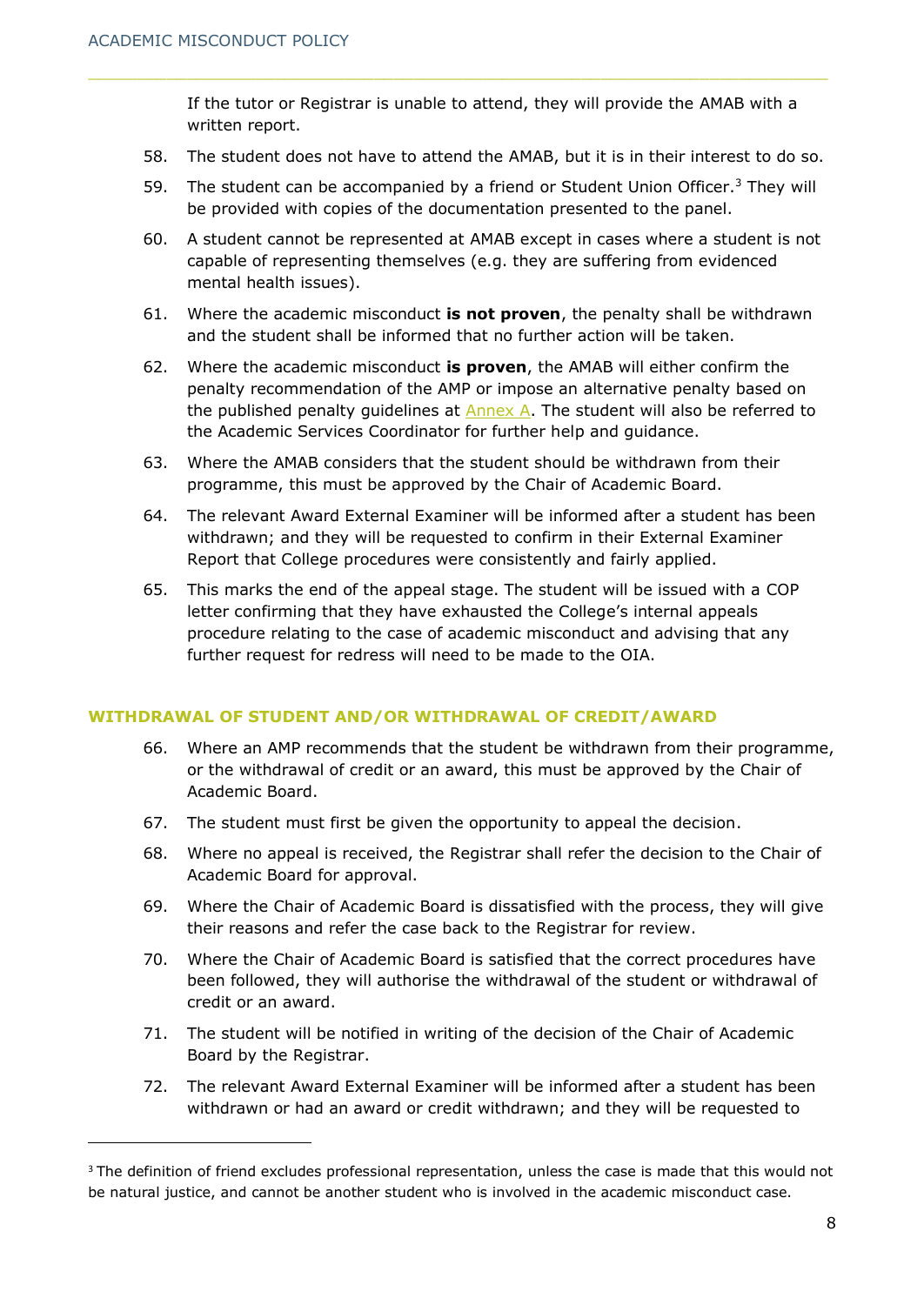confirm in their External Examiner Report that procedures were consistently and fairly applied.

#### **MONITORING AND REPORTING**

- 73. Student and Academic Services will maintain a record of academic misconduct outcomes and appeals and ensure that appropriate action has been taken.
- 74. The Registrar will provide an annual report on academic misconduct and appeals to the College's Course Assessment Board.
- 75. No report will identify an individual student.

| <b>Title: Academic Misconduct Policy</b> |                          |                          |                                        |                                                                                       |                              |
|------------------------------------------|--------------------------|--------------------------|----------------------------------------|---------------------------------------------------------------------------------------|------------------------------|
| <b>Approved by: Academic Board</b>       |                          |                          |                                        |                                                                                       |                              |
| Version<br>number                        | <b>Date</b><br>approved  | <b>Date</b><br>published | Author                                 | Location                                                                              | Proposed next<br>review date |
| 4.0                                      | January<br>2021          | January<br>2021          | Registrar                              | Academic Handbook/<br>policies and procedures/<br>academic policies and<br>procedures | April 2021                   |
| 3.3                                      | October<br>2020          | October<br>2020          | Registrar                              | Academic Handbook/<br>policies and procedures/<br>academic policies and<br>procedures | April 2021                   |
| 3.2                                      | February<br>2020         | February<br>2020         | Registrar                              | Academic Handbook/<br>policies and procedures/<br>undergraduate degree                | <b>April 2021</b>            |
| 3.1                                      | February<br>2019         | April 2018               | Student<br>Academic<br><b>Services</b> | Academic Handbook                                                                     | August 2019                  |
|                                          |                          |                          |                                        |                                                                                       |                              |
| Referenced<br>documents                  | Academic Misconduct Form |                          |                                        |                                                                                       |                              |
| External<br>Reference<br>Point(s)        |                          |                          |                                        | UK Quality Code Theme: Assessment; Office of the Independent Adjudicator              |                              |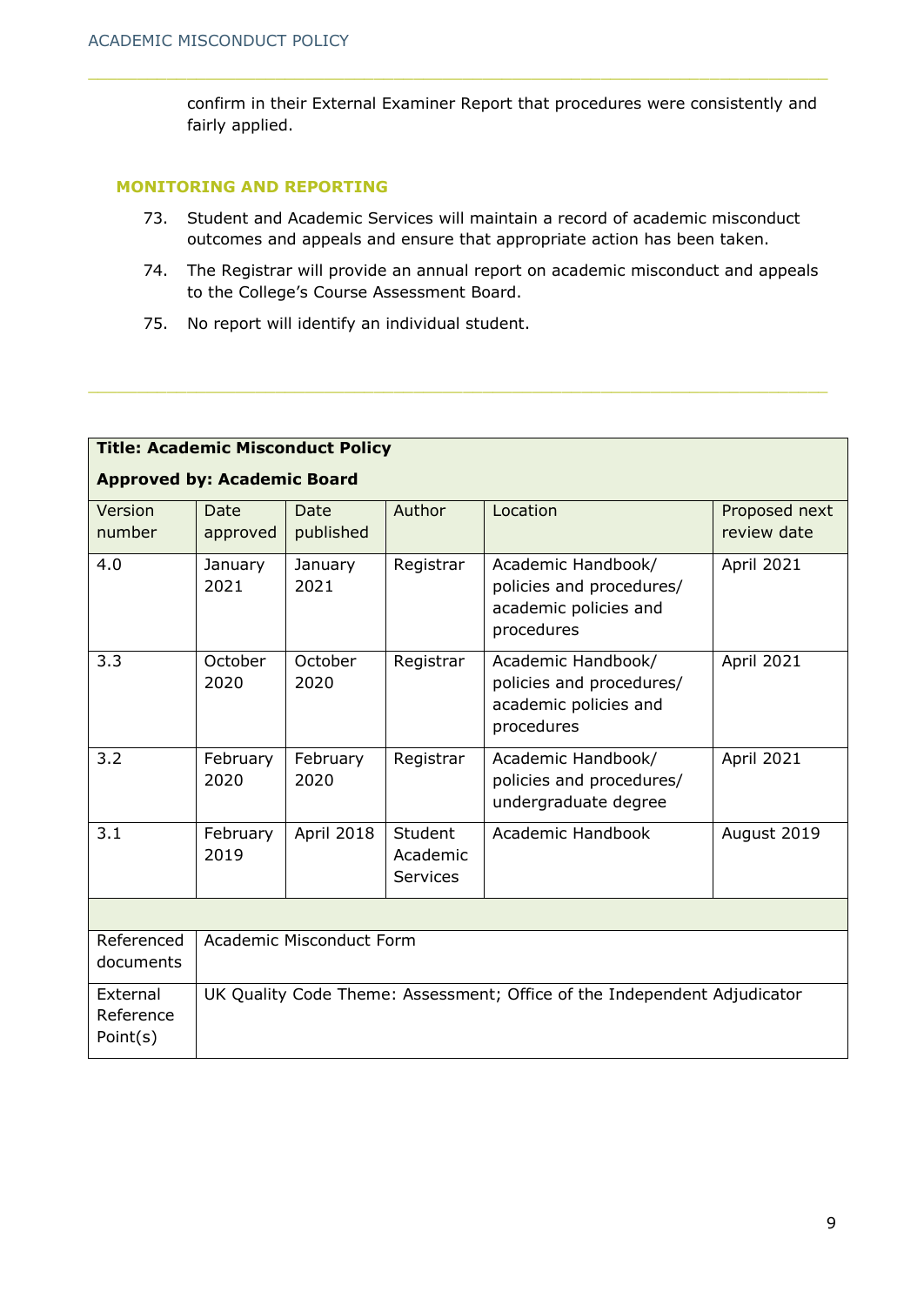# <span id="page-9-0"></span>**ANNEX A: PENALTY TARIFF AND GUIDELINES**

### **GUIDELINES**

- 1. Plagiarism in group work. If plagiarism is confirmed, and it is clear that it was the act of specific member(s) of the group, then the appropriate penalties may be applied to those specific members. If plagiarism is confirmed but it is still unclear who in the group was the originator(s), then all students in the group will have the appropriate penalties applied.
- 2. In a case of alleged collusion, where for one or more of the students it is a second or subsequent case of academic misconduct, it will be automatically referred to an Academic Misconduct Panel. This is for all students named in the allegation regardless of whether it is another student's first offence and has been deemed a Minor offence. However, the penalty imposed on each individual will still be in line with the penalty tariff below.
- 3. An offence will be deemed sequential if, at the time of committing the second offence, the student could reasonably be assumed to be aware that they were committing a second offence.

#### **PENALTIES:**

Please note there are different penalties listed in the tariff for an unauthorised copy of an examination paper, contract cheating, impersonation in relation to an examination, and providing assessments for the purpose of academic misconduct.

| <b>TYPE OF</b><br><b>OFFENCE</b> | <b>DESCRIPTION</b>                                                                                                                                                                                                                      | <b>PENALTY</b>                                                                                                                                                                                                                                                                                                                                   |
|----------------------------------|-----------------------------------------------------------------------------------------------------------------------------------------------------------------------------------------------------------------------------------------|--------------------------------------------------------------------------------------------------------------------------------------------------------------------------------------------------------------------------------------------------------------------------------------------------------------------------------------------------|
| Minor                            | Where for good reason the<br>$\bullet$<br>student was not aware of the<br>regulations.<br>Exceptionally where there are<br>circumstances that would suggest<br>that natural justice means the<br>lightest penalty should be<br>imposed. | The student should receive a letter<br>(i)<br>of caution that will remain on their<br>file for the duration of the student's<br>programme and will be taken into<br>account in the result of any further<br>allegations of academic misconduct.<br>Those sections of the work not<br>subject to academic misconduct will<br>be marked as normal. |
| Minor                            | Any minor first offence at<br>$\bullet$<br>Level 4, excluding those which<br>are automatically a Major offence                                                                                                                          | The student should fail the<br>(ii)<br>particular assessment to which the<br>allegation relates, with the right to<br>resit and with the assessment mark<br>capped at the pass mark.                                                                                                                                                             |
| Minor                            | Any minor first offence at<br>$\bullet$<br>Levels 5-7                                                                                                                                                                                   | The student should fail the<br>(iii)<br>particular assessment to which the<br>allegation relates, with the right to<br>resit and with the course mark<br>capped at the pass mark. The right<br>to resit would be subject to the<br>relevant assessment regulations.                                                                              |

#### **Undergraduate, Postgraduate and Degree Apprenticeship programmes**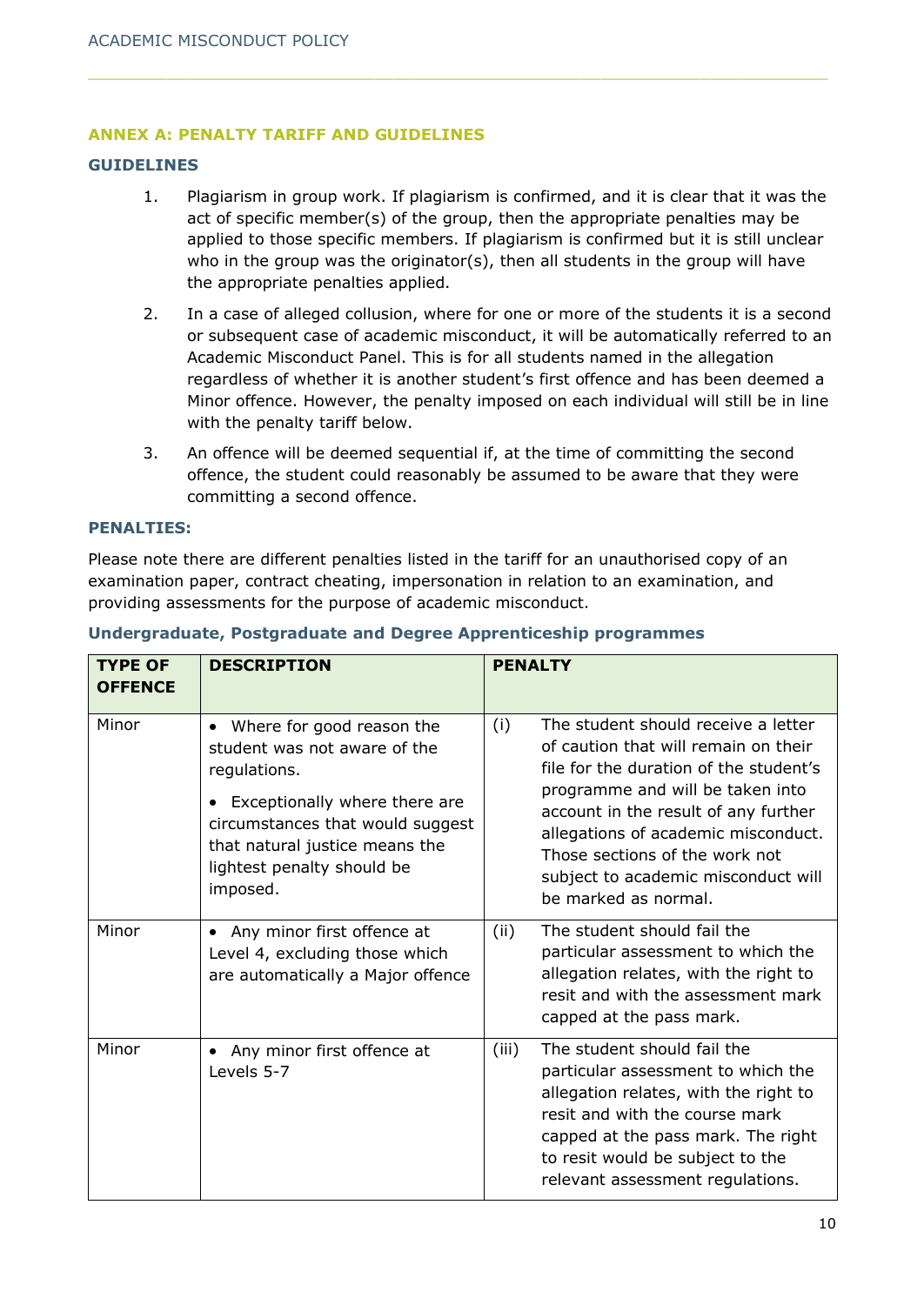| <b>TYPE OF</b> | <b>DESCRIPTION</b>                                                                                                                                                                                                                                                                                                                              | <b>PENALTY</b>                                                                                                                                                                                                                                                                                                                                                                                                                                                                                               |  |  |
|----------------|-------------------------------------------------------------------------------------------------------------------------------------------------------------------------------------------------------------------------------------------------------------------------------------------------------------------------------------------------|--------------------------------------------------------------------------------------------------------------------------------------------------------------------------------------------------------------------------------------------------------------------------------------------------------------------------------------------------------------------------------------------------------------------------------------------------------------------------------------------------------------|--|--|
| <b>OFFENCE</b> |                                                                                                                                                                                                                                                                                                                                                 |                                                                                                                                                                                                                                                                                                                                                                                                                                                                                                              |  |  |
| Major          | • Second offences at any level *<br>First offence at any level of<br>٠<br>obtaining an unauthorised copy of<br>an examination paper.                                                                                                                                                                                                            | The student should fail the<br>(iv)<br>assessment to which the allegation<br>relates. The student shall be given<br>one final reassessment attempt for<br>that element, subject to the<br>relevant assessment regulations.<br>Students will be required to produce<br>new assessments for the failed<br>element and will not be permitted to<br>re-work assessments. The course<br>mark will be capped at the pass<br>mark.                                                                                  |  |  |
|                |                                                                                                                                                                                                                                                                                                                                                 | The student should fail the whole<br>(v)<br>course, all marks for any<br>assessment on the course to be set<br>at zero. The student shall be given<br>one final assessment attempt in all<br>elements, subject to the relevant<br>assessment regulations. Students<br>will be required to produce new<br>assessments for the course and will<br>not be permitted to re-work<br>assessments or resubmit elements<br>which have been previously passed.<br>The course mark will be capped at<br>the pass mark. |  |  |
|                |                                                                                                                                                                                                                                                                                                                                                 | The student should fail the whole<br>(vi)<br>course to which the allegation<br>relates with no right to resit, all<br>marks for any assessments on the<br>course to be set at zero.                                                                                                                                                                                                                                                                                                                          |  |  |
| Major          | Any third offence at any level<br>$\bullet$                                                                                                                                                                                                                                                                                                     | The following penalties may be                                                                                                                                                                                                                                                                                                                                                                                                                                                                               |  |  |
|                | Multiple offences at any level<br>$\bullet$<br>where academic misconduct is<br>deliberate, calculated and<br>extensive *<br>Any second or subsequent<br>٠<br>offences of obtaining an<br>unauthorised copy of an<br>examination paper.<br>Any first offence of being a<br>$\bullet$<br>party to impersonation in relation<br>to an examination. | considered:<br>The student should be withdrawn<br>(vii)<br>from the programme. The student<br>may be eligible for award of credit<br>or an exit award, where they have<br>sufficient credit and meet the<br>learning outcomes for that award.<br>In such cases, the student is not<br>eligible for admission onto any other<br>College or University programme.                                                                                                                                              |  |  |
|                |                                                                                                                                                                                                                                                                                                                                                 | The student should fail the entire<br>(viii)<br>level/stage of the programme to<br>which the allegation relates with no<br>right to re-sit. All credit and marks                                                                                                                                                                                                                                                                                                                                             |  |  |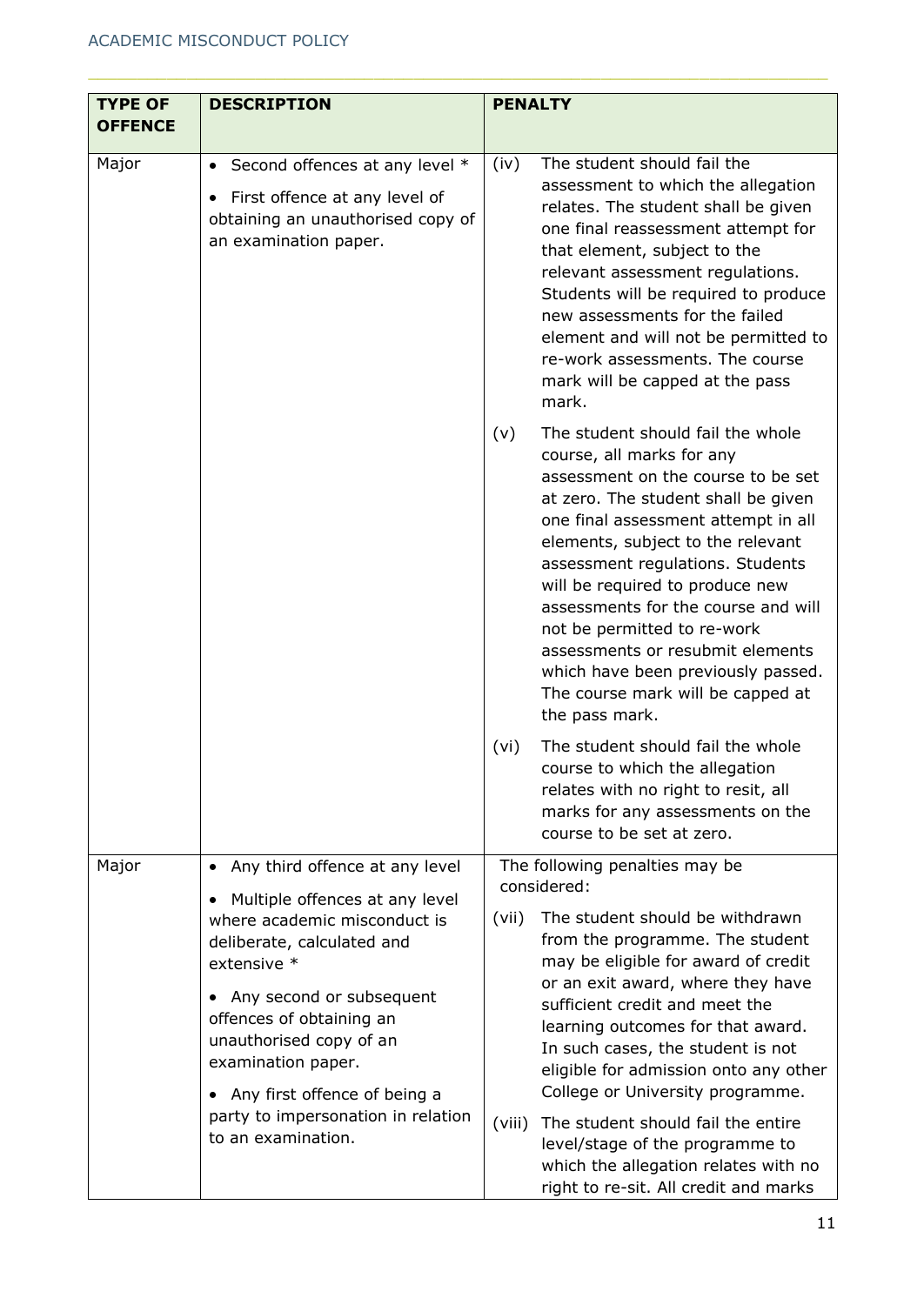| <b>TYPE OF</b><br><b>OFFENCE</b> | <b>DESCRIPTION</b>                                                                       | <b>PENALTY</b>                                                                                                                                                                                                                                                                                                                                                                         |
|----------------------------------|------------------------------------------------------------------------------------------|----------------------------------------------------------------------------------------------------------------------------------------------------------------------------------------------------------------------------------------------------------------------------------------------------------------------------------------------------------------------------------------|
|                                  | Any first offence of providing<br>assessments for the purpose of<br>academic misconduct. | for that level to be withdrawn. The<br>student may be eligible for an exit<br>award, where they have sufficient<br>credit and meet the learning<br>outcomes for that award. In such<br>cases the student is not eligible for<br>admission onto any other College<br>programme.                                                                                                         |
|                                  |                                                                                          | The student should be withdrawn<br>(ix)<br>from the programme and all credit<br>and marks would be withdrawn. In<br>such cases the student would not be<br>eligible for any award of the College<br>or for admission onto any other<br>College programme. In the case of a<br>student who has received an award<br>and has left the College, the College<br>award should be withdrawn. |

# **NCH Diploma**

| <b>TYPE OF</b><br><b>OFFENCE</b> | <b>DESCRIPTION</b>                                                                                                                                                                                                                      | <b>PENALTY</b>                                                                                                                                                                                                                                                                                                                                   |
|----------------------------------|-----------------------------------------------------------------------------------------------------------------------------------------------------------------------------------------------------------------------------------------|--------------------------------------------------------------------------------------------------------------------------------------------------------------------------------------------------------------------------------------------------------------------------------------------------------------------------------------------------|
| Minor                            | Where for good reason the<br>$\bullet$<br>student was not aware of the<br>regulations.<br>Exceptionally where there are<br>circumstances that would suggest<br>that natural justice means the<br>lightest penalty should be<br>imposed. | The student should receive a letter<br>(x)<br>of caution that will remain on their<br>file for the duration of the student's<br>programme and will be taken into<br>account in the result of any further<br>allegations of academic misconduct.<br>Those sections of the work not<br>subject to academic misconduct will<br>be marked as normal. |
| Minor                            | Any minor first offence,<br>excluding those which are<br>automatically a Major offence                                                                                                                                                  | The student should fail the<br>(xi)<br>particular assessment to which the<br>allegation relates, with the right to<br>resit and with the assessment mark<br>capped at the pass mark.                                                                                                                                                             |